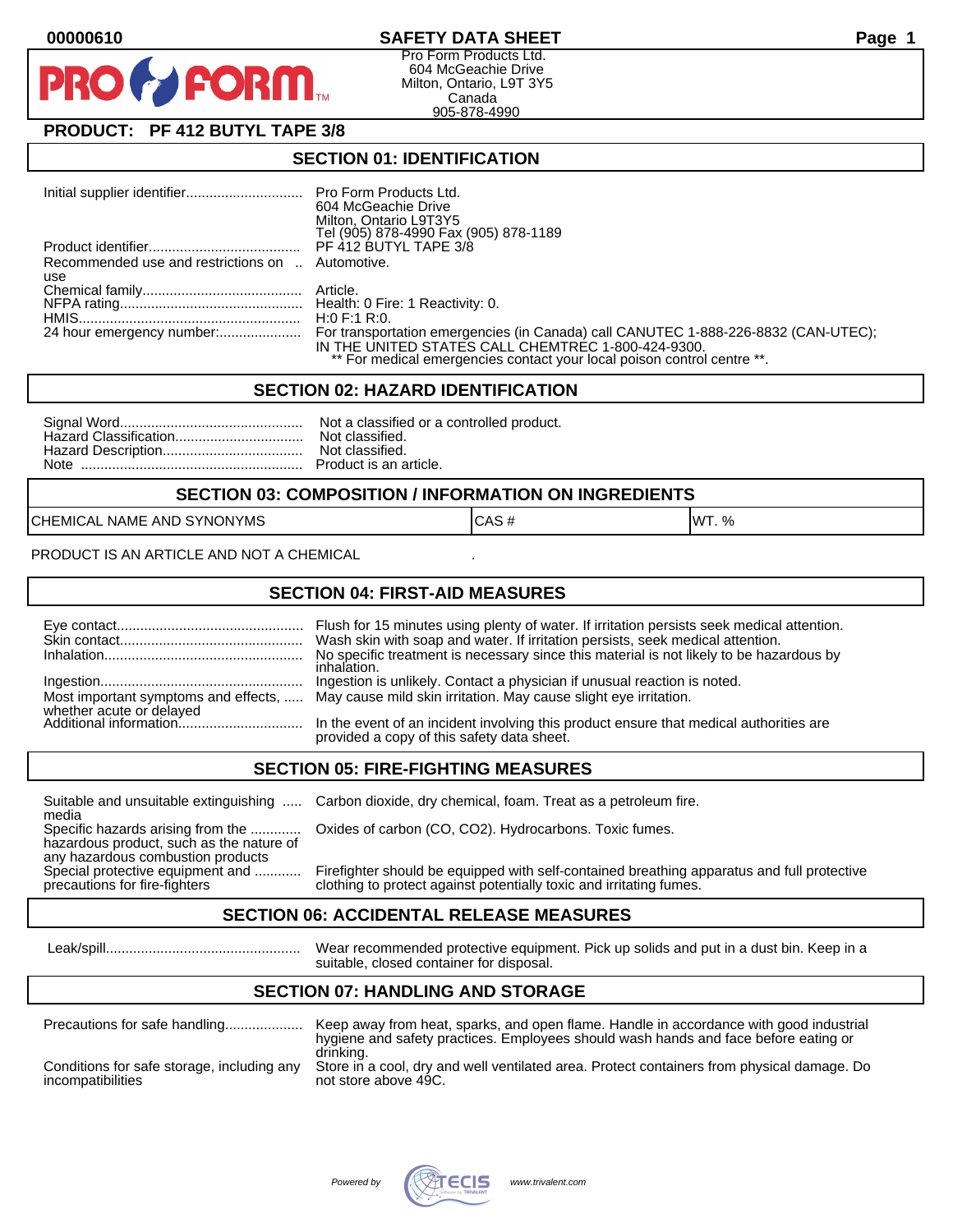# **PRODUCT: PF 412 BUTYL TAPE 3/8**

# **SECTION 08: EXPOSURE CONTROLS / PERSONAL PROTECTION**

| IINGREDIENTS                     | TWA | <b>ACGIH TLV</b><br>STEL                                 | PEL | <b>OSHA PEL</b><br>STEL                                                                                                                                           | <b>NIOSH</b><br>IREL |
|----------------------------------|-----|----------------------------------------------------------|-----|-------------------------------------------------------------------------------------------------------------------------------------------------------------------|----------------------|
|                                  |     | None required under normal use. Avoid breathing vapours. |     | Where contact with this material is possible, eye protection is recommended. May cause                                                                            |                      |
|                                  |     | irritation after repeated or prolonged contact.          |     | eye irritation after repeated or prolonged contact.<br>Use of proper hygiene practices in the workplace is recommended. May cause skin                            |                      |
|                                  |     | repeated or prolonged contact.                           |     | Wear long sleeves and trousers to prevent dermal exposure. May cause skin irritation after                                                                        |                      |
|                                  |     |                                                          |     | Safety boots per local regulations.<br>Educate and train employees on the safe use and handling of the product. Employees                                         |                      |
| Appropriate engineering controls |     |                                                          |     | should wash their hands and face before eating, drinking, or using tobacco products.<br>Good general ventilation should be sufficient to control airborne levels. |                      |

### **SECTION 09: PHYSICAL AND CHEMICAL PROPERTIES**

# **SECTION 10: STABILITY AND REACTIVITY**

|                                       | Stable at normal temperatures and pressures.<br>Avoid heat, sparks and flames. Hazardous poly                           |
|---------------------------------------|-------------------------------------------------------------------------------------------------------------------------|
| Conditions to avoid, including static | Possibility of hazardous reactions Will not occur under normal temperature and pr<br>Incompatible with strong solvents. |
| discharge, shock or vibration         |                                                                                                                         |
| Hazardous decomposition products      | Decomposition may produce fumes, smoke, oxi                                                                             |

Reactivity .................................................. Avoid heat, sparks and flames. Hazardous polymerization will not occur. Possibility of hazardous reactions............. Will not occur under normal temperature and pressure. Incompatible with strong solvents.

Decomposition may produce fumes, smoke, oxides of carbon and hydrocarbons.

#### **SECTION 11: TOXICOLOGICAL INFORMATION**

| <b>INGREDIENTS</b>          |                                                                                                      | LC50                                                                                                                                                                                                                                                                                                                                                       | LD50 |
|-----------------------------|------------------------------------------------------------------------------------------------------|------------------------------------------------------------------------------------------------------------------------------------------------------------------------------------------------------------------------------------------------------------------------------------------------------------------------------------------------------------|------|
| Effects of chronic exposure | Not expected to pose any hazards.<br>May cause slight eye and slight skin irritation.<br>carcinogen. | Prolonged or repeated contact may cause eye and skin irritation.<br>Carbon black has been shown to cause cancer in laboratory animals. The relevance of this<br>finding to humans is uncertain. It is listed as a carcinogen by the International Agency for<br>Research on Cancer (IARC). . Quartz (Crystalline Silica) is listed by IARC in Group 1 as a |      |
|                             | None.                                                                                                |                                                                                                                                                                                                                                                                                                                                                            |      |

# **SECTION 12: ECOLOGICAL INFORMATION**

Persistence and degradability................... Not available.